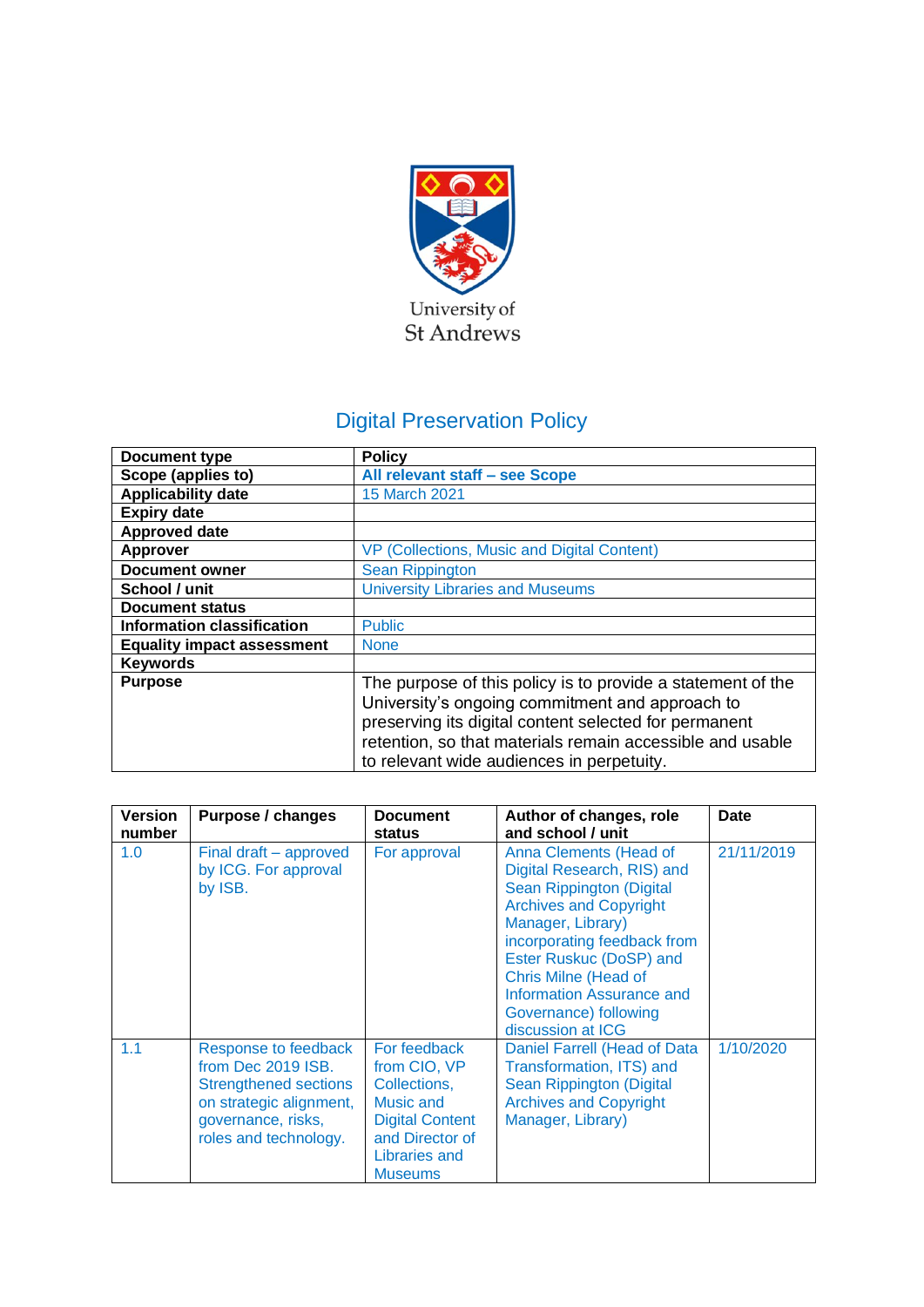| 1.2 | Response to feedback<br>from VP Collections,<br><b>Music and Digital</b><br>Content. Changes<br>made at 1.2, 5.3, 8.5.2<br>and 11                                                                                     | For feedback<br>and/or approval<br>by Director of<br>Libraries and<br>Museums and<br><b>CIO</b> | Daniel Farrell (Head of Data<br>Transformation, ITS) and<br>Sean Rippington (Digital<br><b>Archives and Copyright</b><br>Manager, Libraries and<br>Museums) | 16/10/2020 |
|-----|-----------------------------------------------------------------------------------------------------------------------------------------------------------------------------------------------------------------------|-------------------------------------------------------------------------------------------------|-------------------------------------------------------------------------------------------------------------------------------------------------------------|------------|
| 1.3 | Response to feedback<br>from Director of<br><b>Libraries and</b><br><b>Museums, Senior</b><br>Manager (Metadata,<br><b>Acquisitions &amp;</b><br><b>Scholarly</b><br>Communications),<br>and Head of Open<br>Research | For feedback<br>and/or approval<br>by Director of<br>Libraries and<br>Museums and<br><b>CIO</b> | Daniel Farrell (Head of Data<br>Transformation, ITS) and<br>Sean Rippington (Digital<br><b>Archives and Copyright</b><br>Manager, Libraries and<br>Museums) | 02/11/2020 |
| 1.4 | <b>Response to final</b><br>feedback from Head of<br><b>Information Assurance</b><br>and Governance-see<br>yellow highlights                                                                                          | For submission<br>to the<br>Governance<br>Zone                                                  | Daniel Farrell (Head of Data<br><b>Transformation, ITS)</b>                                                                                                 | 04/03/2021 |

## **1. Introduction**

- 1.1. This policy is structured around principles, activities and processes including roles and responsibilities. This policy aims to ensure pro-active management of digital content through identifying and applying appropriate records management controls at the point of record creation and long-term preservation.
- 1.2. Long-term is defined as 10+ years or in perpetuity.
- 1.3. Long-term preservation of digital content<sup>1</sup> is essential to the University's mission to deliver research and teaching of the highest quality. It underpins the University's commitment to providing robust digital platforms supporting its 'digital first' approach.
- 1.4. The University has kept an excellent record of its more than 600-year history through its physical collections. The University's current and future research, teaching, learning and administrative activities rely on preserving its digital content to the same excellent standard and with the same level of commitment.
- 1.5. The University generates and acquires digital content during its normal business activities. This content is often unique to the University, critical for business continuity and corporate memory, and has high value.
- 1.6. The University operates within a complex digital environment in which digital content, much of it valuable, is not actively preserved. There is an increasing risk that this digital content will become inaccessible, unusable, or unreliable over time, due to rapid changes in technology and infrastructure.

 $1$  For the purposes of this policy 'digital content' (also known as digital assets, digital materials, digital objects or digital resources) includes MS Office documents, data in databases, digital photographs, website content, digital video, digital museum objects, digital artwork, and digital audio. It encompasses content that has only ever existed digitally ('born-digital content') and physical items that have been converted to digital files ('digitised content').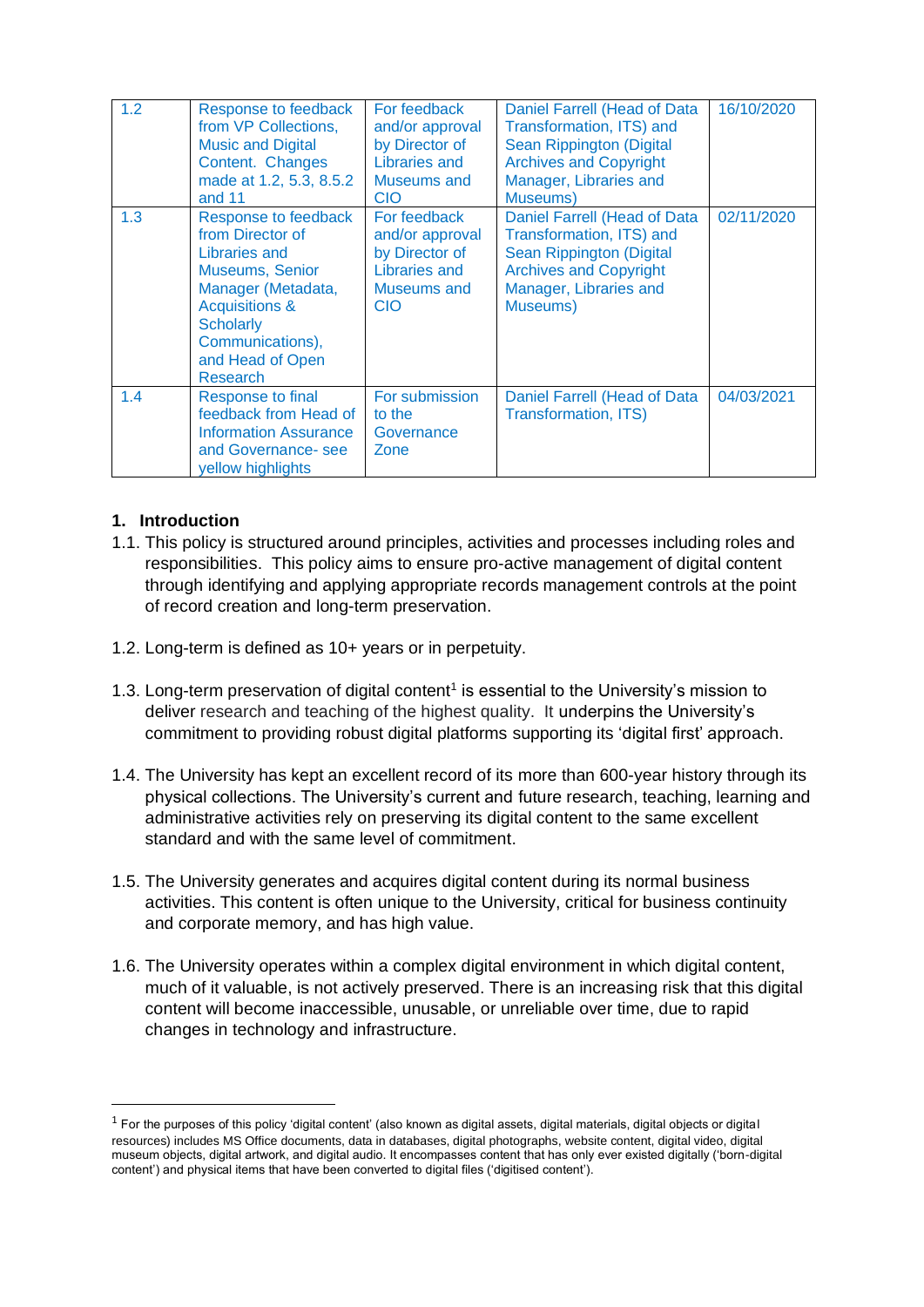- 1.7. The objective of this policy is to guide the University's approach to the treatment of institutional risks associated with disruption and/or loss of access to digital content.
- 1.8. The University recognises digital preservation as a necessary capability supporting many aspects of its core organisational functions (research, learning and teaching) and consequently recognises digital preservation is essential to the ongoing reputation of the University and its ability to deliver critical business activities.
- 1.9. Digital preservation can support the integrity and longevity of digital content and safeguards it against loss and corruption. A successful digital preservation capability means that digital content can be reused in a meaningful way by future generations of staff, students, external researchers, and other users.

### **2. Context**

- 2.1. This policy sits within a wider governance framework supporting digital operations and is dependent on the existence or development of associated governance, resourcing, infrastructure and processes.
- 2.2. The selection of digital content for long-term preservation is described in relevant policy and guidance, including:
	- University Records Retention Schedules
	- University Records Management Policy
	- Research Data Management Policy
	- University of St Andrews Library Collections Policy
	- Collections Policy [Museums]
- 2.3. The assignment of value to digital content may change over time. These changes will be recorded in the relevant policy and guidance documents.
- 2.4. Appraisal will be delivered through adoption of best practice procedures and the use of industry standard applications.

#### **3. Purpose**

- 3.1. The purpose of this policy is to provide a statement on the University's ongoing commitment and approach to preserving digital content selected for permanent retention, so that materials remain accessible and usable in perpetuity.
- 3.2. This policy outlines how the University intends to manage, preserve and make accessible its digital content selected for long-term preservation in line with its principles.
- 3.3. This policy underpins the University's core organisational functions of research, teaching and learning by directly addressing or supporting:
	- Mitigation of operational risks to digital content, including irretrievable loss of core university digital records required to support business continuity
	- Compliance with national legislation and funder requirements
	- Service delivery improvements, including improved ability to manage digital content
	- Increased staff efficiency due to improved access to, and retrieval of, archived digital content
	- Long-term availability of digital research outputs, e.g. data, e-theses
	- Investment protection in the move to paper-lite or paper-free processes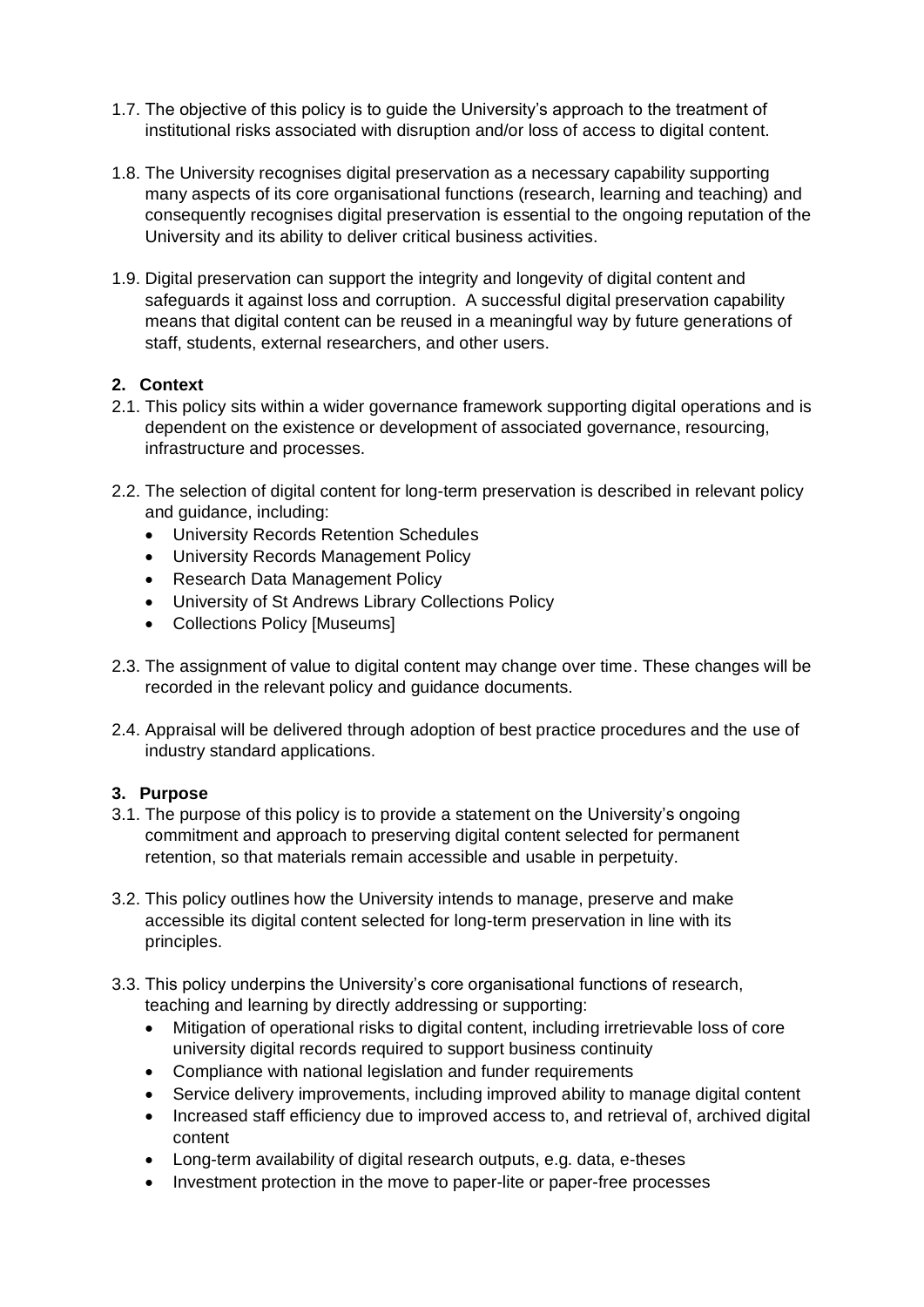- Stimulated research and collaboration through improved access to the University's world-leading collections
- Reputational sustainability for the long-term dissemination of knowledge

## **4. Audience**

4.1. The target audience for this policy includes:

- University staff who create, collect, and manage digital content
- University staff tasked with the procurement and implementation of management information systems
- Funding bodies, researchers, and internal and external users of digital content
- Donors and potential donors of digital content to the University
- The wider records management and digital preservation communities

## **5. Scope**

- 5.1. This policy applies to unique digital content owned by the University as well as digital content for which the University plays a stewardship role (e.g. digital content donated to the University or added to University repositories under licence).
- 5.2. All digital content, except for the exclusions listed below, is covered by this policy. This includes administrative content to meet the University's obligations, content for historical collection/archival purposes as well as research data.
- 5.3. Specifically, all born-digital content selected by the relevant University authority for longterm or permanent retention is within scope of this policy including, but not limited to:
	- University archives, including all records created by the University during its business, retained after application of the University Retention Schedules;
	- Research data deposited in the institutional research data repository (Pure);
	- Scholarly communications, including theses, deposited in the St Andrews research repository (DSpace);
	- Heritage content, including museum objects, music, and artworks; and
	- The core student and core staff record.

5.4. Digital content may take forms including but not limited to: MS Office files, pdfs, xml database exports, image files, audio-visual files, zipped files, proprietary formats, LaTeX files, and web and social media content. In addition, all digitised content, and content that will be digitised, selected by the relevant University authority for permanent retention is within scope of this policy including, but not limited to:

- Digitised University archives (including all digitised physical records created by the University during its business, retained after application of the University Retention Schedules);
- Digitised Museums collections:
- Digitised Special Collections materials (including manuscripts and photographs); and
- Digitised audio-visual materials.

5.5 Digital content not within scope of this policy include:

• Born-digital administrative content generated in the University's business but not intended for long-term preservation (e.g. informal chats and emails, MS Office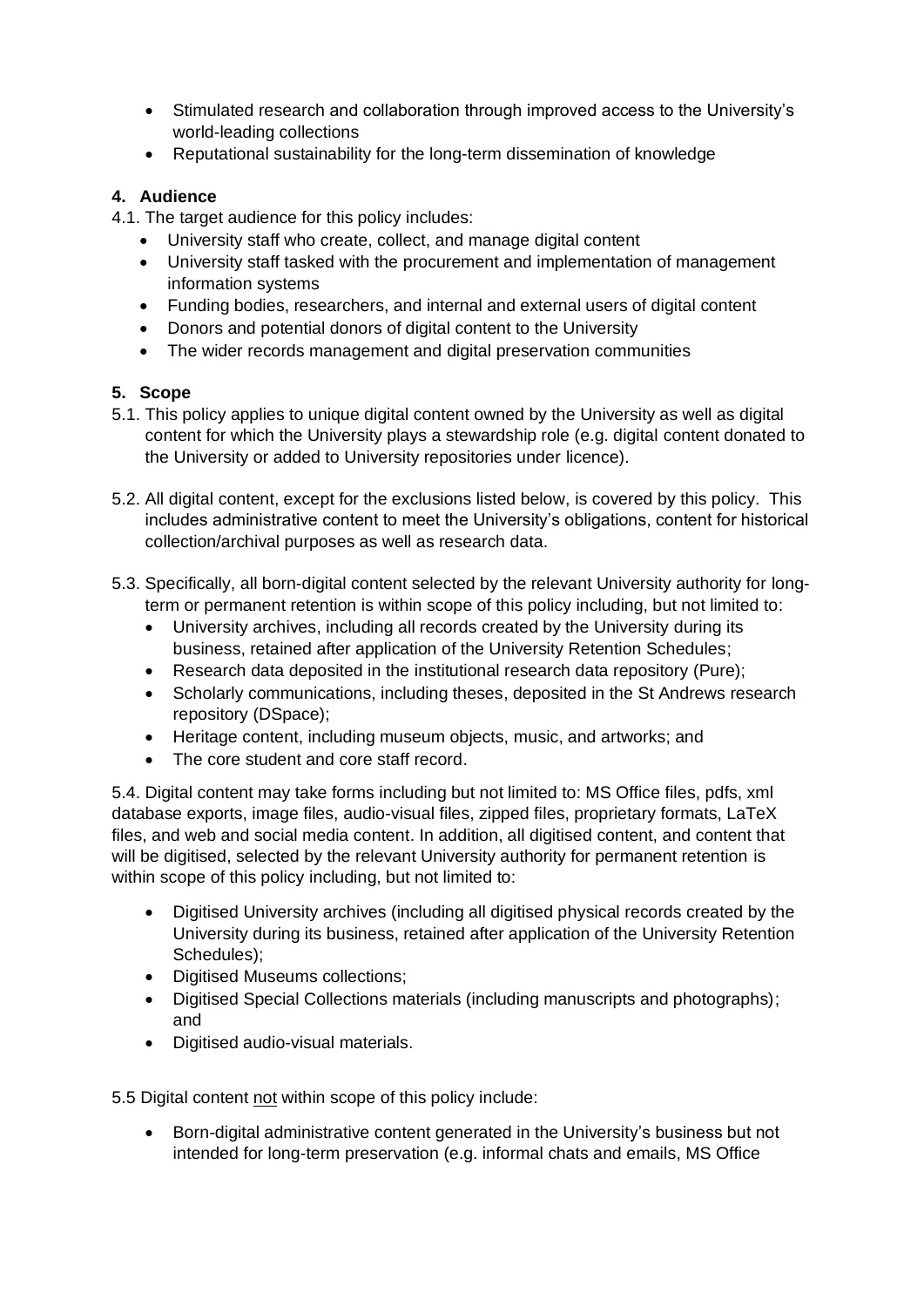documents created by day-to-day administrative tasks) which are governed by other institutional retention policies;

- Digitised administrative content generated in the University's business but not intended for long-term preservation (e.g. digitised reference material, digitised documents created by day-to-day administrative tasks);
- Commercial content not managed by the University, but which the University has access to; and
- Content hosted by the University on behalf of external organisations.

## **6. Roles and responsibilities**

- 6.1. Planning for preservation activities including the definition of current capacity and the forecasting of future needs is the responsibility of the Digital Preservation Steering Group.
- 6.2. The Digital Preservation Steering Group is chaired by the Vice Principal (Collections, Music and Digital Content) and comprises colleagues from across the Libraries and Museums, other Professional Services, and academic staff:
	- 2 x senior academic staff tbc;
	- Head of Information Assurance and Governance;
	- Head of Open Research;
	- Head of Data Transformation;
	- Senior Archivist (Keeper of Manuscripts and Muniments);
	- Digital Archives Manager;
	- Senior Manager (Metadata, Acquisitions & Scholarly Communications); and
	- Museums representative tbc.
- 6.3. The membership of the Digital Preservation Steering Group represents:
	- custodians of digital content selected for permanent preservation
	- staff responsible for processes and infrastructures related to digital preservation
	- representatives of the academic community
- 6.4. Membership of the Digital Preservation Steering Group can be changed as appropriate to meet the requirements of 6.1 above.
- 6.5. Establishing how digital preservation will be achieved is the responsibility of the Information Strategy Board (ISB).
- 6.6. The University will implement different preservation strategies concurrently and over time as required. The most appropriate strategies will be selected based on the individual requirements of digital content, ongoing risk assessment, evolving best practice, and reviews of the resources required to execute the strategy in accordance with this policy.
- 6.7. The management and implementation of digital preservation activities requires expertise, and the University is committed to ensuring enough resources are available to enable the delivery of this policy to the highest industry standard.

### **7. Principles**

7.1. Digital content will be managed in accordance with commonly adopted, openly documented, standards and practice within the digital preservation community.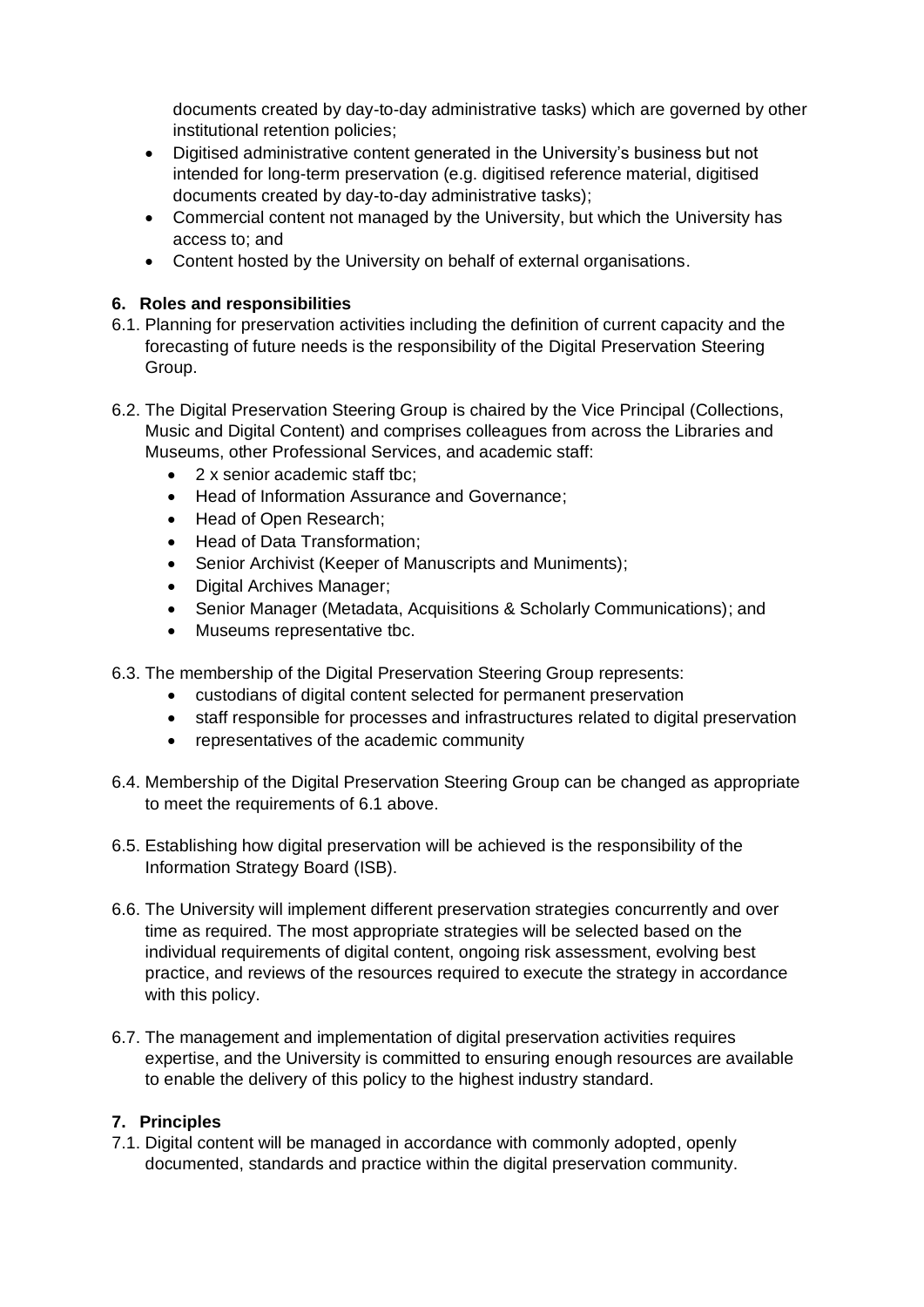- 7.2. The University will ensure compliance with all relevant legislation (see appendix) and will adopt key professional industry standards in its approach to digital preservation in order to better define its digital preservation requirements, processes and workflows and to benchmark its success against established best practice.
- 7.3. Any digital content selected for permanent preservation will be managed according to three overarching principles:
	- Digital content will be integral, i.e. unaltered, or change-controlled through documentation;
	- Digital content will be authentic, i.e. trustworthy, being what it purports to be; and
	- Digital content will remain usable, i.e. available as appropriate, readable, meaningful, and understandable.
- 7.4. Digital content may exist in multiple versions and the University is committed to preserving the authentic version of record, i.e. the fullest highest-quality available authoritative version of the content, whenever possible. In addition, the University will preserve the hierarchical and structural relationships associated with the digital content and all descriptive, structural and administrative metadata that make the content usable by future technologies.
- 7.5. Staff, students, external researchers and other users will be provided with appropriate access to digital content now and in the future.
- 7.6. The University will foster partnerships between University staff and organisations around the world (such as the Digital Preservation Coalition, Ligue des Bibliothèques Européennes de Recherche, Research Libraries UK, Jisc) to benefit mutually from a sustainable shared community of knowledge, helping the University future-proof its processes by keeping up to date with best practice and evidence-based solutions.
- 7.7. All digital preservation processes will be transparent and auditable.

## **8. Processes and workflows**

- 8.1. The above principles will be underpinned by the development of sustainable processes and workflows along with appropriate technical infrastructure and staff development.
- 8.2. Sustainable processes
	- 8.2.1. The University will ensure that adequate resourcing is provided to support the long-term sustainability of digital preservation activities, including documenting approaches and solutions and ensuring that this documentation is kept up to date.
	- 8.2.2. Sustainable digital preservation capabilities will be developed through collaboration between the University Libraries and Museums, the Information Assurance and Governance function, ITS colleagues and other stakeholders involved in the creation of digital content at the University.

## 8.3. Technical infrastructure

8.3.1. The University will procure, develop, maintain and review the technical infrastructure required to carry out preservation of its digital content, including appropriate storage, to ensure future accessibility, usability and integrity of archived records and other digital content.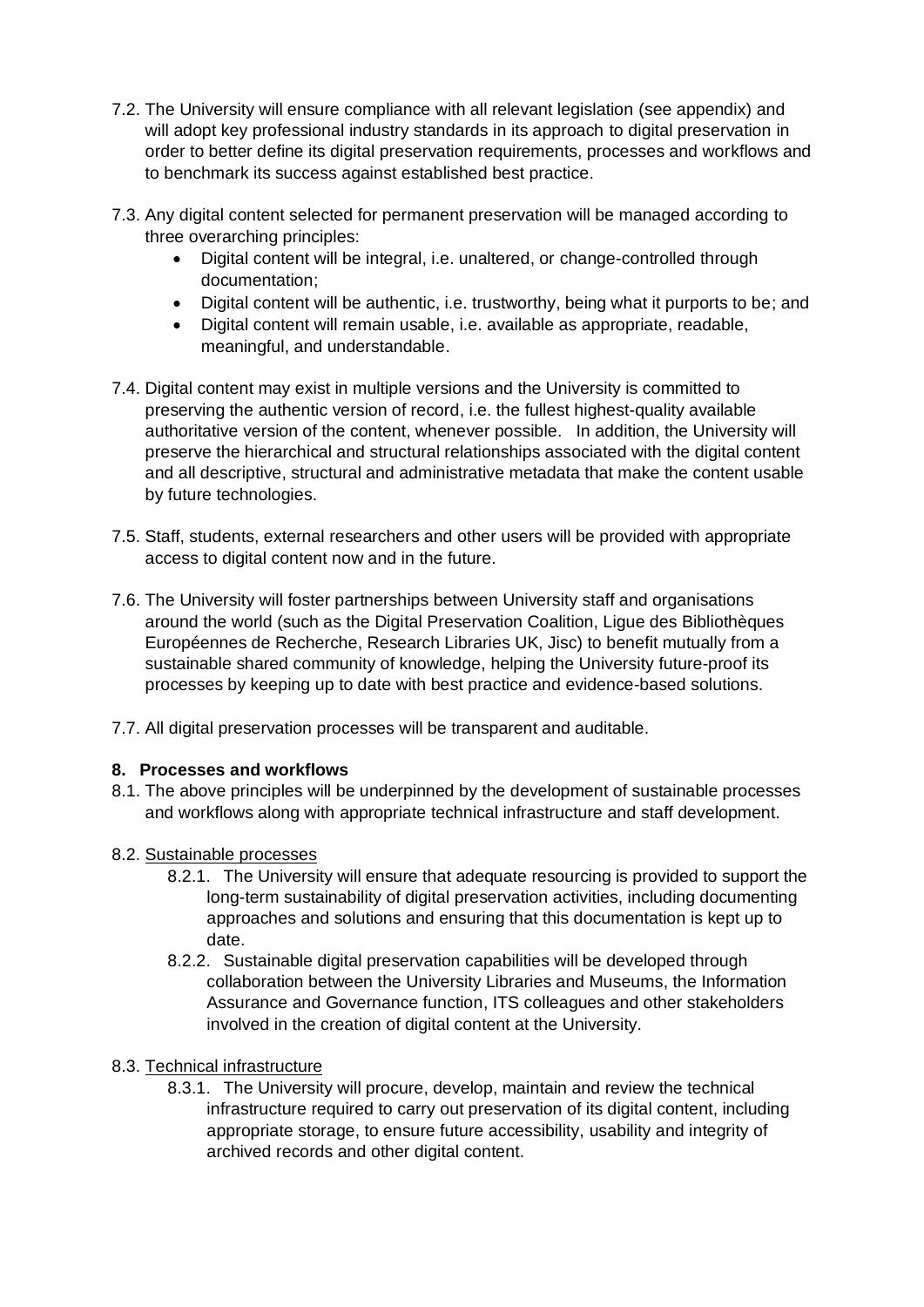- 8.3.2. The University recognises that digital content requires management beyond the lifespan of the technical infrastructure and systems currently used to manage them. Systems used for managing digital content, including storage, will be chosen and/or developed using appropriate and tested exit strategies for digital content and metadata.
- 8.3.3. The University will use technical infrastructure which supports reporting and monitoring of systems, as is required to undertake preservation activities and proactive planning.
- 8.3.4. The University will continue to document, monitor and refresh its technical workflows and processes over time.

### 8.4. Workflows for creation, management and access

- 8.4.1. Digital content will be created and acquired in sustainable digital formats where possible.
- 8.4.2. Physical material (e.g. paper records) selected for digitisation and permanent retention will be digitised and managed according to the principles in section 7 above.
- 8.4.3. Access conditions, copyright and other rights will be adhered to when managing, preserving and providing access to digital content. Appropriate practices are established to manage personal and sensitive data, in compliance with data protection laws.

## 8.5. Preservation activities

- 8.5.1. The University will actively monitor its digital content for corruption and unauthorised changes.
- 8.5.2. The University may undertake preservation activities, such as migration of digital content from one format to another format, to ensure that digital content can render in current digital environments. For example, it may be necessary to migrate files held in a proprietary format to a more sustainable, widely used format to avoid vendor lock in or obsolescence.
- 8.5.3. Any preservation activities performed on digital content will be tested, evidenced-based, and recorded.

### 8.6. Metadata

- 8.6.1. The University will collect and generate metadata with creators for managing and describing its digital content in accordance with relevant content policies.
- 8.6.2. The University will permanently retain and actively manage persistent identifiers used to identify and locate digital objects (e.g. a DOI) that are to be preserved in the long-term.
- 8.6.3. All actions undertaken as part of the preservation process (including any new metadata created as part of the process, e.g. preservation activity, custody/ownership) will be fully documented in the preservation metadata associated with each record, to provide an audit trail.

### 8.7. Staff development

- 8.7.1. The University will ensure its digital preservation activities are fit for purpose and carried out by trained staff. The University will provide training opportunities for staff to develop and enhance their digital preservation skills.
- 8.7.2. In addition, the University will actively raise awareness of digital preservation issues and highlight inconsistencies in approaches across the University and will provide training, where appropriate.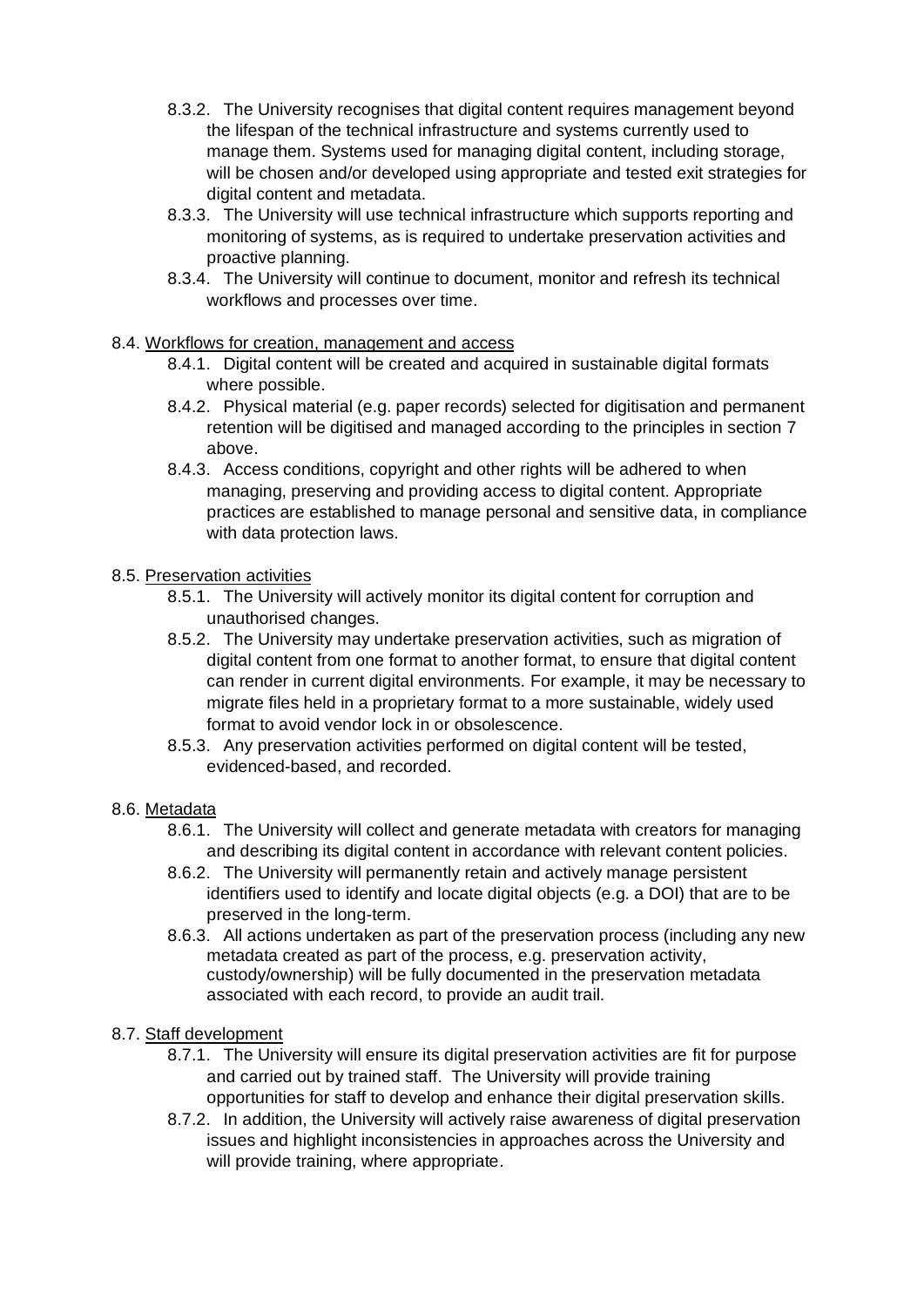## 8.8. Communication of progress

- 8.8.1. Digital preservation activities at the University will be communicated to staff via a dedicated web page and relevant internal communication channels.
- 8.8.2. Digital preservation activities at the University will be communicated to the wider user community via a dedicated web page, social media, and contributions to relevant professional communication channels.

## **9. Guidance and control**

- 9.1. The University will provide training and guidance in records and data management, including metadata management, to all staff working with digital content.
- 9.2. The University will provide training and guidance to help digital content creators transfer content to any digital preservation system.
- 9.3. Creators of digital content will be supported with policies and guidance documents relevant to the creation, management, and retention of specific content types. For example:

| Creators of            | Will be given training/guidance in accordance with |  |
|------------------------|----------------------------------------------------|--|
| administrative records | the records management policy                      |  |
| research data          | the research data management policy                |  |
| web content            | digital communications standards                   |  |
| Open Access scholarly  | Open Access and thesis policies                    |  |
| communications         |                                                    |  |

### **10. Communication and review**

- 10.1. This policy will be published online via the University Governance Zone and will be communicated to stakeholders publicly via the University website [www.st](http://www.st-andrews.ac.uk/)[andrews.ac.uk.](http://www.st-andrews.ac.uk/)
- 10.2. The University's digital preservation requirements will change over time. Regular review will ensure ongoing dialogue with users in the University and external communities. This policy will be reviewed at least annually in order to keep pace with those conversations and the maturity of experience. If there are periods of rapid change this policy will be modified as needed to reflect current priorities, infrastructure, research or investment.
- 10.3. This policy applies from the date of publication.

### **11. Published related documents and regulatory frameworks**

11.1. University of St Andrews documents

**Strategies** 

- [University Strategy](https://www.st-andrews.ac.uk/about/governance/university-strategy)
- [Library Strategy](https://www.st-andrews.ac.uk/policy/library-and-museum-services/internal/transforming-the-library-vision-and-strategy.pdf)
- [Digital Strategy](https://www.st-andrews.ac.uk/assets/university/about/documents/governance/restricted/university-strategy/digital-strategy.pdf)

Policies

- [Records Management Policy](https://www.st-andrews.ac.uk/policy/information-governance-and-management-records-management/records-management-policy.pdf)
- [Information Classification Policy](https://www.st-andrews.ac.uk/itsupport/security/classification/)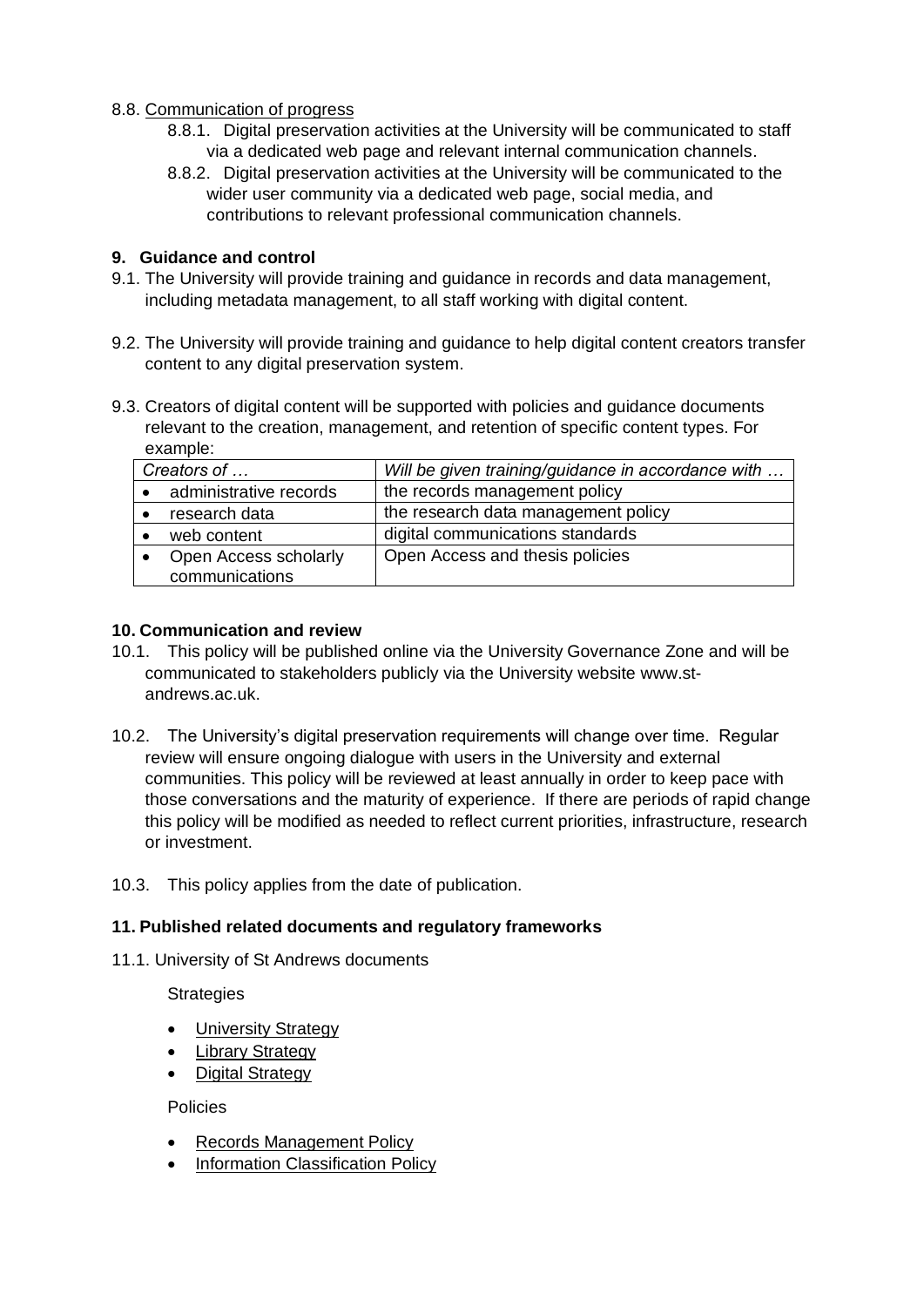- [Research Data Management Policy](https://www.st-andrews.ac.uk/policy/research-open-research/research-data-management-policy.pdf)
- [Library Collections Policy](https://www.st-andrews.ac.uk/policy/library-and-museum-services/university-of-st-andrews-library-collections-policy.pdf)
- [Collections Policy \[Museums\]](https://www.st-andrews.ac.uk/policy/library-and-museum-services/internal/collections-development-policy.pdf)
- Open [Access Policy](https://www.st-andrews.ac.uk/policy/research-open-research/open-access-policy.pdf)
- [Special Collections Digitisation Policy](https://www.st-andrews.ac.uk/policy/library-and-museum-services/internal/university-of-st-andrews-library-special-collections-digitisation-policy.pdf)
- [Data Protection Policy](https://www.st-andrews.ac.uk/dataprot/)
- Core Student Record Policy
- [Assessment of Postgraduate Research Students Policy](https://www.st-andrews.ac.uk/policy/academic-policies-assessment-examination-and-award-assessment-of-pgrs/pgr-assessment.pdf)

## **Guidance**

- University Records Retention Schedules
- **[Library Digital Recovery Plan](https://universityofstandrews907.sharepoint.com/sites/enterpriseapplicationsportal/Shared%20Documents/Library/General/Digital%20Recovery.pdf)**
- 11.2. National and international standards related to digital preservation
	- [DublinCore Metadata Initiative \(DCMI\) Specifications](https://www.dublincore.org/specifications/dublin-core/dces/)
	- [METS Metadata Encoding and Transmission Standard](http://www.loc.gov/standards/mets/)
	- [PREMIS Data Dictionary for Preservation Metadata, Version 3.0](http://www.loc.gov/standards/premis/v3/)
	- [CoreTrustSeal Data Repository Certification](https://www.coretrustseal.org/)
	- [ISO 14721:2012 Space data and information transfer systems –](https://www.iso.org/standard/57284.html) Open archival [information system \(OAIS\) –](https://www.iso.org/standard/57284.html) Reference model

11.3 Related legislation

- [The Data Protection Act 2018](http://www.legislation.gov.uk/ukpga/2018/12/contents/enacted) and [the UK-General Data Protection Regulation](https://eur-lex.europa.eu/legal-content/EN/TXT/HTML/?uri=CELEX:32016R0679&from=EN)
- [Copyright, Design and Patent Act \(1998\),](http://www.legislation.gov.uk/ukpga/1988/48/contents) and amendments to this Act
- [Copyright and Related Rights Regulations 2003](https://eur-lex.europa.eu/legal-content/EN/TXT/HTML/?uri=CELEX:32001L0029&from=EN)
- [Freedom of Information \(Scotland\) Act 2002](http://www.legislation.gov.uk/asp/2002/13/contents)
- [Environmental Information Regulations 2004](http://www.legislation.gov.uk/uksi/2004/3391/contents/made)
- [Limitation Act 1980](https://www.legislation.gov.uk/ukpga/1980/58/contents)
- [The Control of Substances Hazardous to Health Regulations 2002](https://www.legislation.gov.uk/uksi/2002/2677/contents/made)
- [The Control of Asbestos Regulations 2012](https://www.legislation.gov.uk/uksi/2012/632/contents/made)
- [The Ionising Radiations Regulations 2017](https://www.legislation.gov.uk/uksi/2017/1075/contents/made)

## **12. Bibliography**

- Digital Preservation Coalition, (2015). Digital Preservation Handbook, 2nd Edition. URL: <http://handbook.dpconline.org/>
- Halvarsson, E. and Langley S., (2019). Digital Preservation Policy Toolkit. Dataset. Oxford University Research Archive. DOI: <https://doi.org/10.5287/bodleian:qq9Z7wddQ>
- University of Glasgow, (2017). Digital Preservation Policy. URL: [https://www.gla.ac.uk/media/media\\_598622\\_en.pdf](https://www.gla.ac.uk/media/media_598622_en.pdf)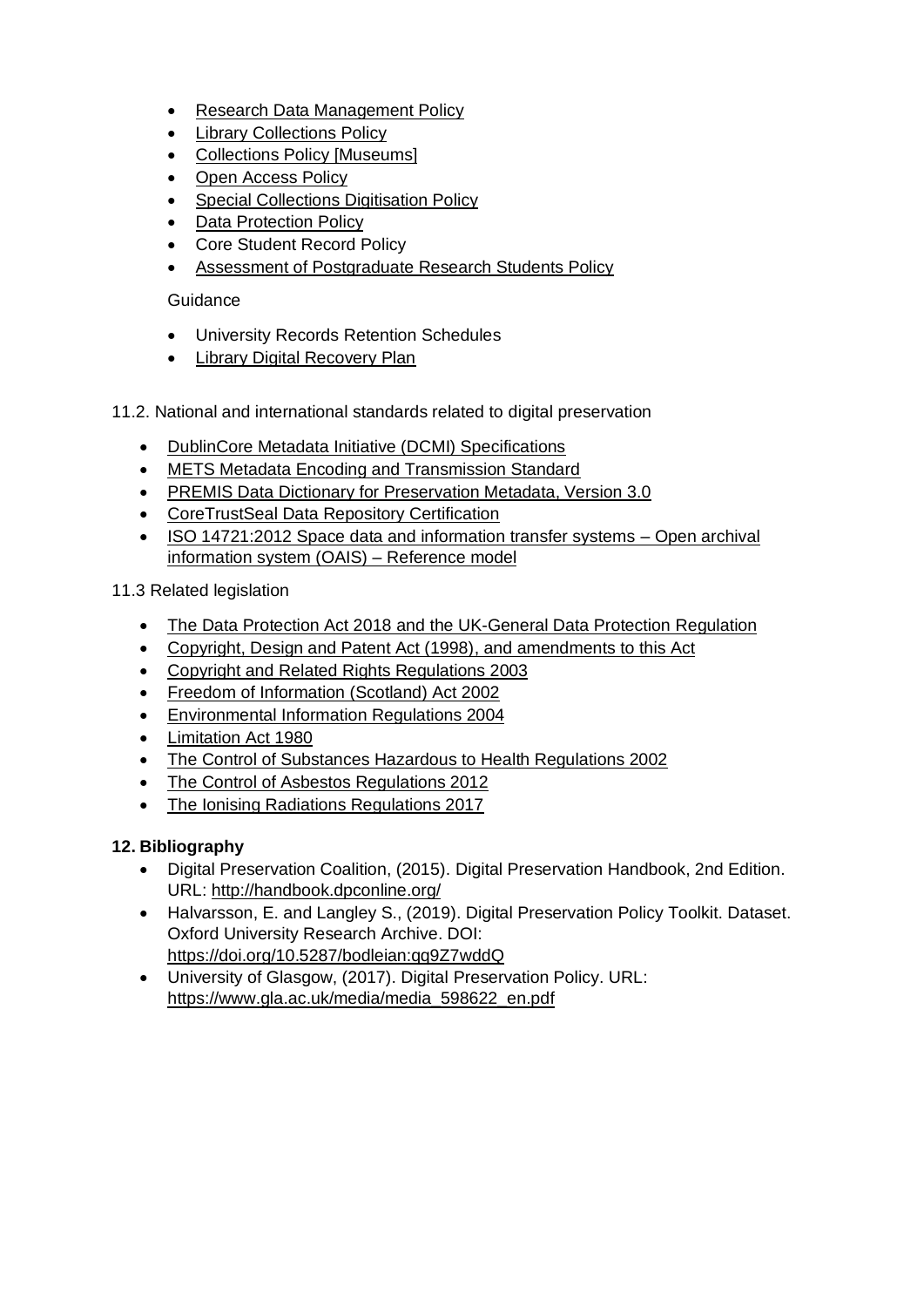## **13. Glossary**

**Authenticity** – The digital material is what it purports to be. In the case of electronic records, it refers to the trustworthiness of the electronic record as a record. In the case of "born digital" and digitised materials, it refers to the fact that whatever is being cited is the same as it was when it was first created unless the accompanying metadata indicates any changes. Confidence in the authenticity of digital materials over time is particularly crucial owing to the ease with which alterations can be made.

**Born digital** – Digital materials which are not intended to have an analogue equivalent, either as the originating source or as a result of conversion to analogue form. This term has been used in this policy to differentiate them from 1) digital materials which have been created as a result of converting analogue originals; and 2) digital materials, which may have originated from a digital source but have been printed to paper, e.g. some electronic records.

**Digital preservation** – Refers to the series of managed activities necessary to ensure continued access to digital materials for as long as necessary. Digital preservation is defined very broadly for the purposes of this policy and refers to all of the actions required to maintain access to digital materials beyond the limits of media failure or technological and organisational change. Those materials may be records created during the day-to-day business of an organisation; "born-digital" materials created for a specific purpose (e.g. teaching resources); or the products of digitisation projects.

**Digital content** – For the purposes of this policy 'Digital content' (also known as digital assets, digital materials, digital objects or digital resources) includes MS Office documents, data in databases, digital photographs, website content, digital video, and digital audio. It encompasses content that has only ever existed digitally ('born-digital content') and physical items that have been converted to digital files ('digitised content').

**File format** – A file format is a standard way that information is encoded for storage in a computer file. It tells the computer how to display, print, process, and save the information. It is dictated by the application program which created the file, and the Operating System under which it was created and stored. Some file formats are designed for very particular types of data, others can act as a container for different types. A file format is often indicated by a filename extension containing three or four letters that identify the format.

**Integrity** – Data that has remained unchanged. For example, data that has undergone a process (such as transmission or storage and retrieval) and is identical after the process to how it was before the process began.

**Metadata** – Information that describes significant aspects of a 'digital object'. This encompasses many types of information including descriptive, administrative, technical, structural, rights and preservation metadata. Most discussion to date has tended to emphasise metadata for the purposes of resource discovery. For digital preservation purposes, the emphasis is on what metadata are required to successfully manage and preserve digital materials over time and assists in ensuring essential contextual, provenancial, historical, and technical information are preserved along with the digital content. The PREMIS Data Dictionary for Preservation Metadata has become a key de facto standard in digital preservation.

**Muniments** – Records created by the University during its business, held in the University archive. This would include senate minutes, matriculation and graduation records, titles for University properties, administrative files, records of students and staff and financial records. All other archival material will be found within the manuscripts or photographic collections.